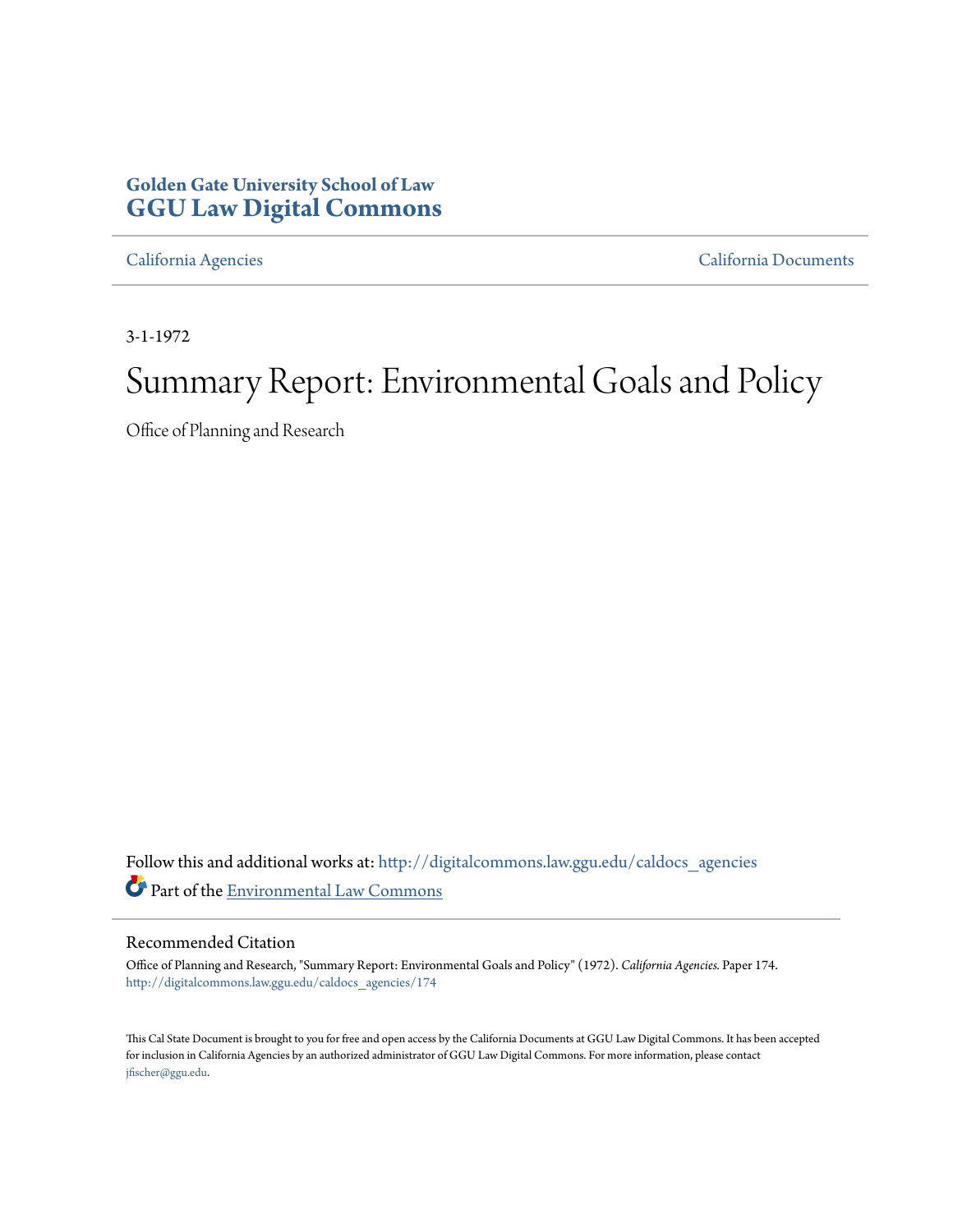

# ENVIRONMENTAL GOALS AND POLICY

## SUMMARY REPORT:

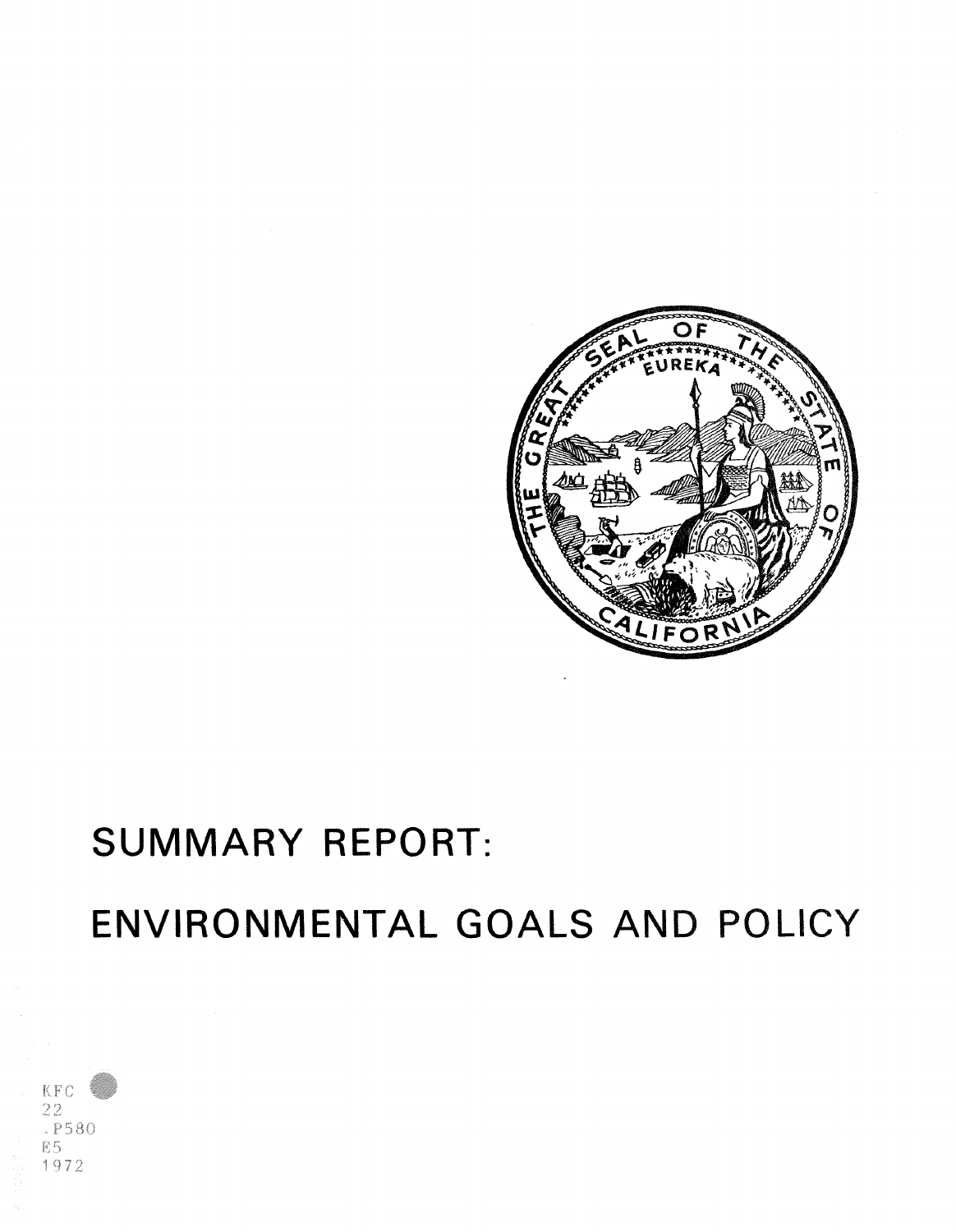$H_0^2$ <br>107.023 ESZ 1972

> STATE OF CALIFORNIA ENVIRONMENTAL GOALS AND POLICY

### DO NOT REMOVE FROM LAW LIBRARY GOLDEN GATE UNIVERSITY

RONALD REAGAN GOVERNOR

JOHNS. TOOKER, DIRECTOR OFFICE OF PLANNING AND RESEARCH GOVERNOR'S OFFICE

MARCH 1, 1972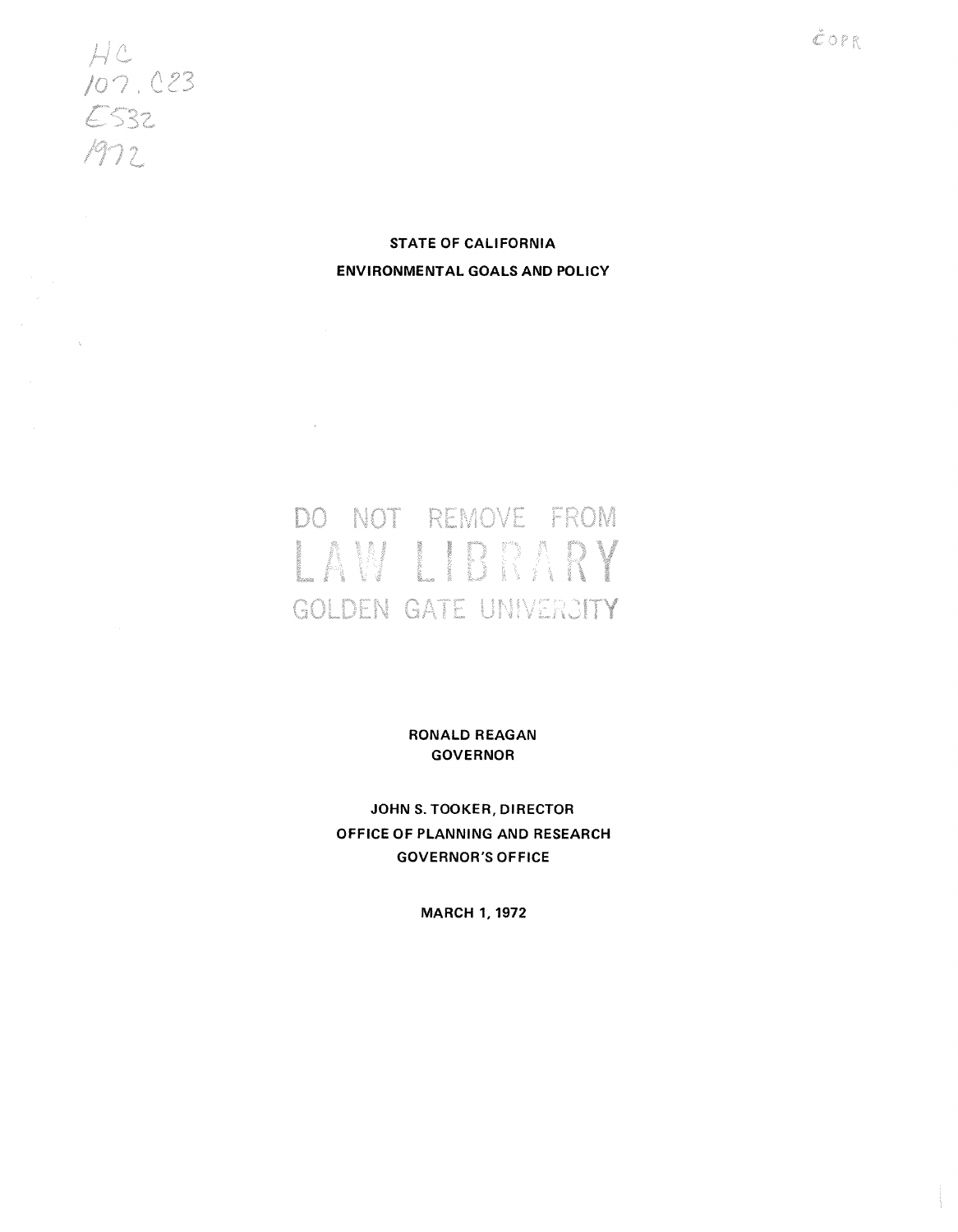The preparation of this document was financed in part through a Comprehensive Planning Grant from the Department of Housing and Urban Development, under the provisions of Section 701 of the Housing Act of 1968, as amended.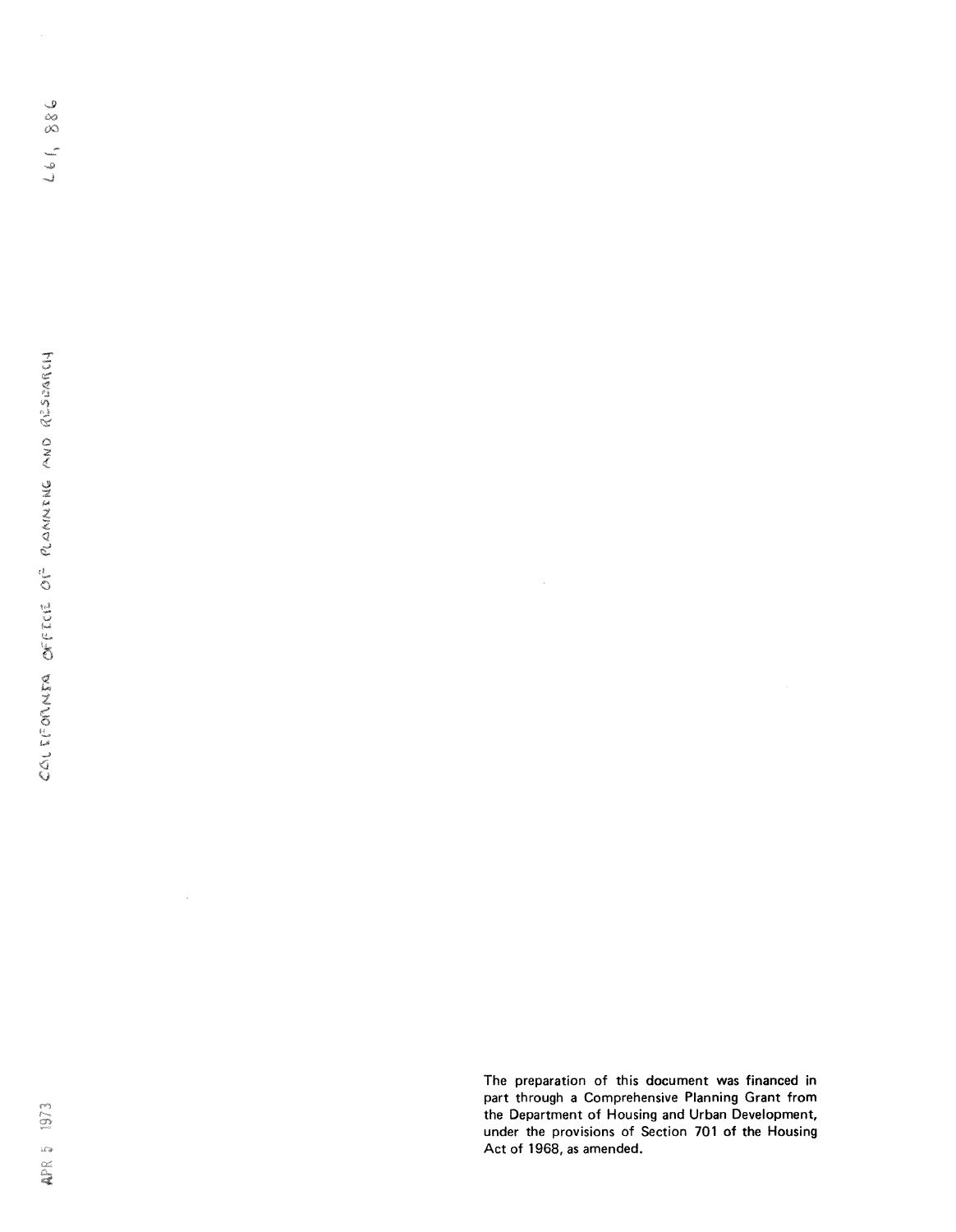#### **SUMMARY**

#### **INTRODUCTION**

Increased population pressure and related activities have caused increasing and competing demands on California's natural environment. Over the decades there has been a tendency to court growth without calculating the costs or preparing for its effects. Governor Ronald Reagan made this point clearly and forcefully in a major policy address on "the State of the State's environment" on April 7, 1972. The following are selected excerpts from that address.

*"By making use of the bountiful resources we found in America and in California, our productive people built the most affluent society in the world. It is also true that in our rush to develop what once seemed to be unlimited natural resources, we have often carelessly and unnecessarily depleted our resources and polluted the water and air more than is necessary or perhaps I should say more than nature's disposal system can handle.* 

*"We can no longer tolerate the philosophy of deplete and be damned because our natural resources constitute the single greatest asset we have to improve our lives and the lives of the generations which will follow us," he said.* 

*"Only in recent years have we finally acknowledged that the earth and its resources are not inexhaustible. And we have been doing something about it in California."* 

This Environmental Goals and Policy Report is one part of the Governor's broad environmental program, and is a landmark Report designed to keep California in its leadership role of coping with environmental problems. This Report will provide, following legislative review and the Governor's adoption, a framework of established environmental goals and policies to assist all levels of government to work within in planning for the future growth and development of California.

The Report points out that there can be only one overall environmental goal for California, and that is to create and maintain a productive harmony between man and his environment. This goal recognizes that people have real needs, that our environment exists and functions independently from man according to active natural processes, and that the responsibility is therefore ours as individual citizens to adapt ourselves to these natural processes.

The Report is divided into three sections:

Environmental Pollution

Environmental Resources

Environmental Resources Planning

Each of these sections is written in consideration of basic principles regarding the role of State Government and within an understanding of well founded concepts of environmental planning. A summary of basic principles and planning concepts is stated below:

The first section addresses the root causes of pollution problems associated with current development processes. The second identifies the essential qualities of the State's environmental resources. The third provides for the continuation of a comprehensive and interdisciplinary environmental planning process and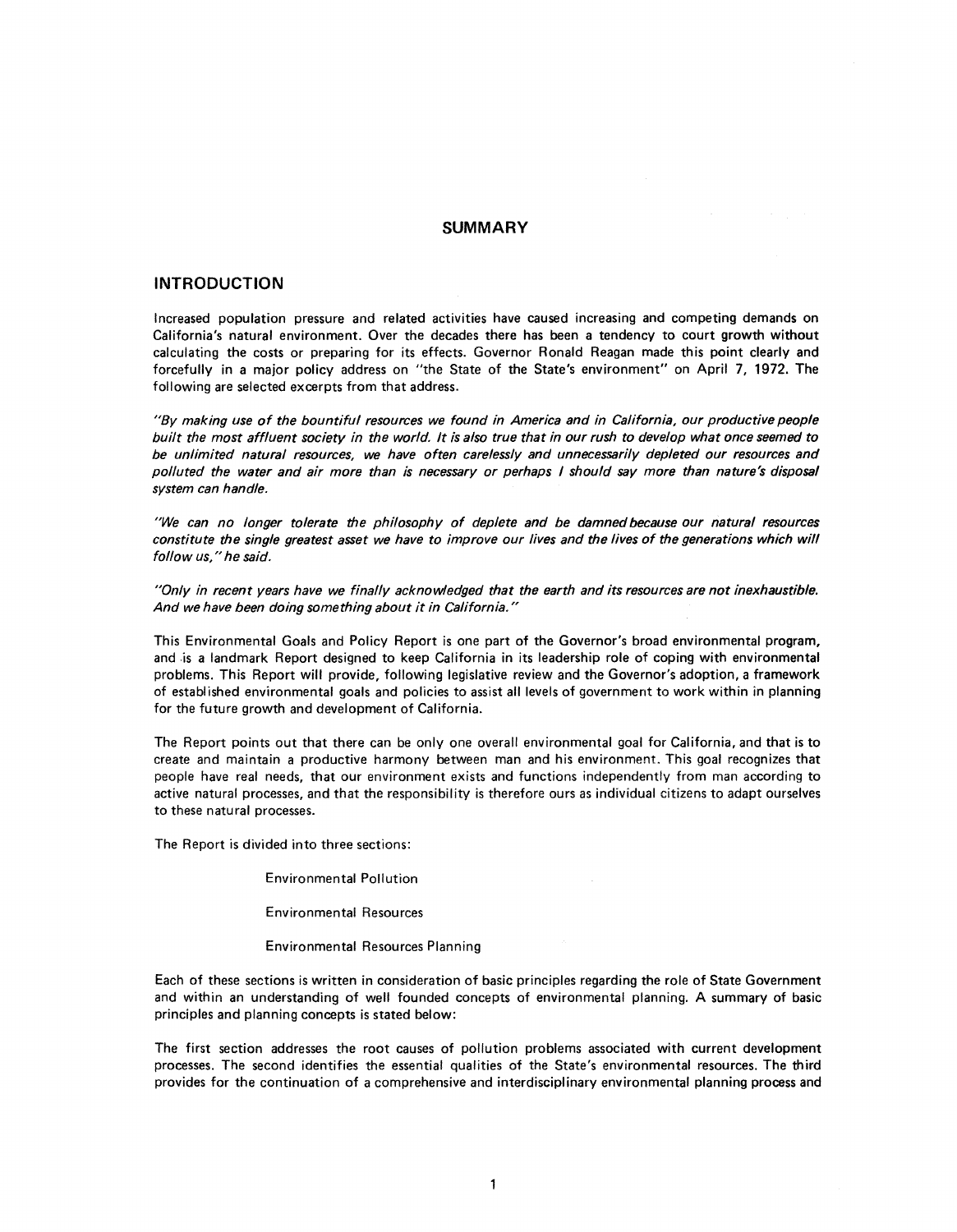proposes an Environmental Resource Protection Plan. The basic ingredients of a fourth area are also contained in the Report as the essential concepts of a State Land Use Policy now under study.

#### **BASIC PRINCIPLES**

- 1. Decisions on environmental problems should be made:
	- a. at the level of government which is closest and most responsive to the people who are most affected by the use or development of the particular natural resource; and
	- b. State Government should intercede in local matters only where necessary to mediate jurisdictional disputes or where environmental problems and/or resources are of such a magnitude or unique quality that their significance extends beyond local jurisdictional boundaries.
- 2. State Government should assist Local Government in carrying out its responsibilities by providing technical assistance to Local Government in protecting the environment and in the assessment of the impact of technology on the environment.
- 3. State Government should insure public participation in government's decision-making process by providing an equal opportunity for all opinions to be presented and thoroughly considered.

#### **ENVIRONMENTAL PLANNING CONCEPTS**

- **1.** The Report explores the relationships of man's activities to the environment in terms of the principle of CAUSE and EFFECT. This includes the simple effects such as a dam on a stream as well as the multiple effects which occur in the food chain. An understanding of this principle is a necessary prerequisite when approaching interrelated problems of environmental pollution and land use.
- 2. The Report accepts the concept of man's total interrelationship with his natural environment as the guiding theme of the Report.
- 3. The Report speaks to the need to recognize the effects of man's activities on the environment within a conceptual framework described as the SEE concept. SEE simply means that decision-makers should examine the Social, Economic and Environmental impact of a proposed action or project prior to reaching a final decision.
- 4. The necessity for a coordinated planning approach both within and between levels of government is discussed.
- 5. Lastly the Report also recognizes the concept of *ENVIRONMENTAL CAPACITY* as a means of measuring the quality of man's relationship with his environment. Environmental Capacity at its simplest means examining the natural and manmade constraints of an area to determine the area's ability to absorb and contain activity. By identifying areas of statewide SIGNIFICANCE and CRITICAL CONCERN in the Environmental Resource Section the Report begins the process of defining environmental capacity.

#### **ENVIRONMENTAL POLLUTION**

The Environmental Pollution Section explores the root causes of a number of specific areas of concern and contains broad goals and specific policies designed to achieve the stated goals. The diversity of environmental variables found throughout the State was a major consideration in developing broad goals flexible enough to meet the total needs of all citizens of the State.

The following statements summarize the basic thrust for each of the Environmental Goals and Policies contained in the Report, and are *not* the goals and policies themselves.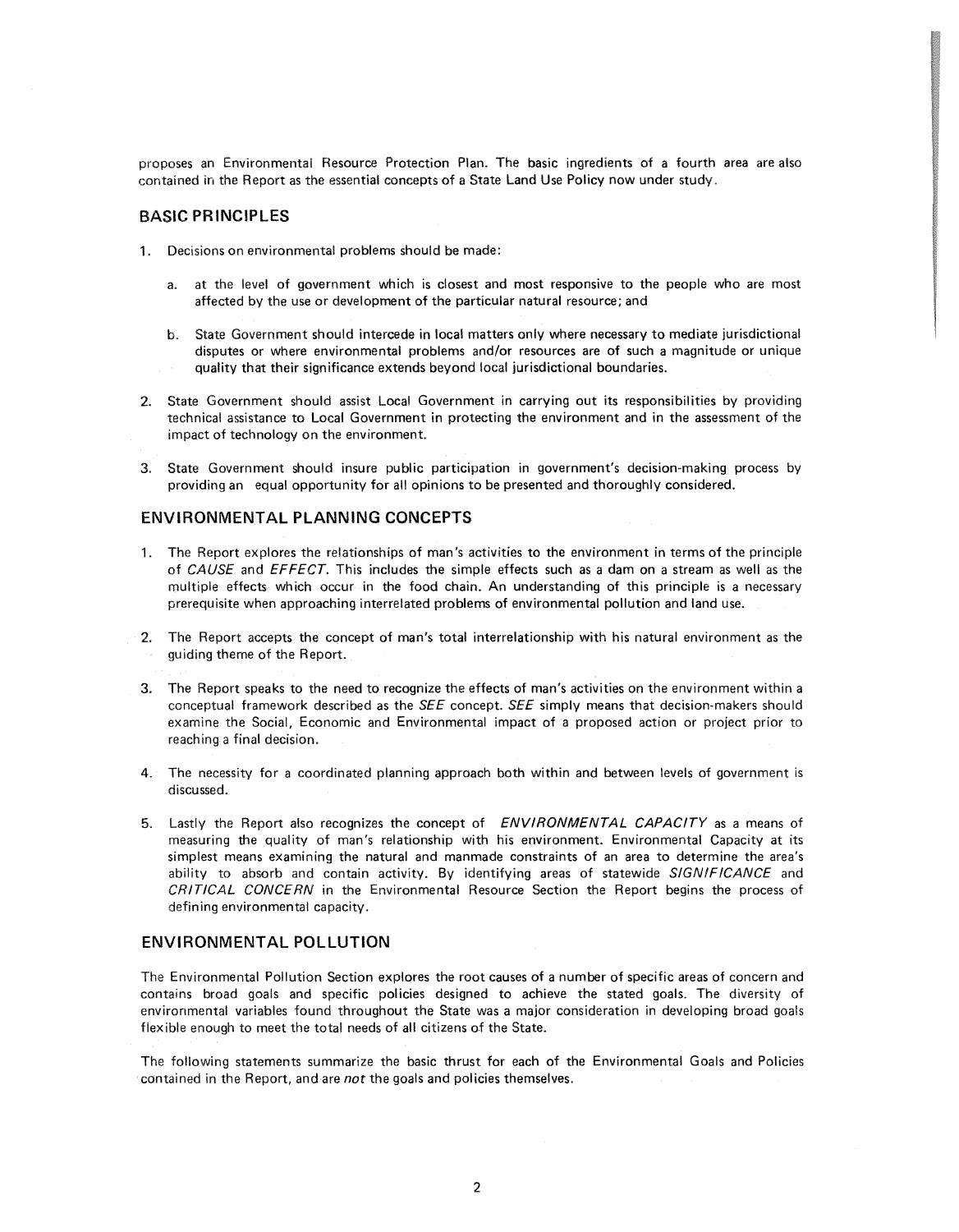This list of environmental concerns should not be interpreted as being the only environmental areas of concern to the State. They were chosen based on statewide concern, to illustrate specific action areas to which all levels of government can and should direct their immediate attention.

#### **AIR QUALITY**

#### **GOAL**

To promote air quality compatible with health and well-being and to prevent to the greatest degree possible damage to property, vegetative cover and aesthetic values resulting from air pollution.

#### **POLICIES**

- 1. Commits the State to a comprehensive program of air pollution control-from both vehicular and stationary sources.
- 2. Commits the State to ensuring that minimum required programs are maintained in all air basins.
- 3. Recognizes that prevention of air pollution problems begins with proper planning.
- 4. Recognizes that the costs of clean skies shall be equitably distributed among all contributors to air pollution.

#### **LAND USE**

(preliminary, not comprehensive, policies)

#### **GOAL**

Provides for the State to develop a series of land use policies which will include criteria and standards on matters of statewide significance and will provide assitance for Local Governments.

#### **POLICIES**

- 1. Recognizes that land use decisions should consider environmental effects.
- 2. Commits the State to continuing its coordination of State level planning and to providing technical assistance to Local Governments and others.
- 3. Recognizes that assessment and taxation policies should minimize the current role of taxes as they influence land use.

#### **NOISE**

#### **GOAL**

Provides for the State to continue to set standards to reduce the harmful effects of noise.

#### **POLICIES**

Commits the State to designating a unit of State Government with prescribed duties in meeting this goal.

3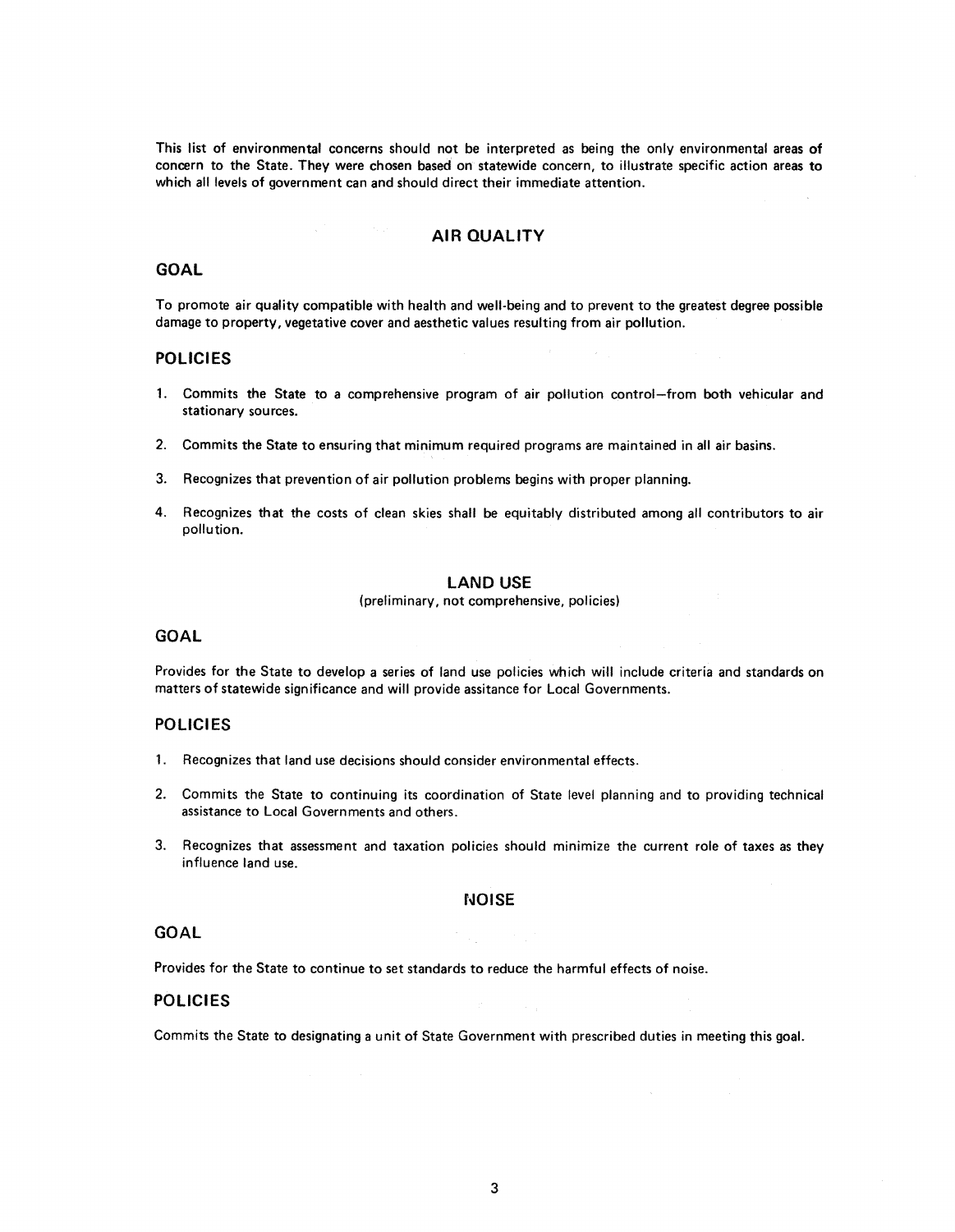#### **PESTICIDES**

#### **GOAL**

To minimize any harmful environmental impact associated with the use of chemical pesticides.

#### **POLICIES**

- 1. Recognizes the need for proper use and regulation of chemical pesticides at the local level with State guidance and assistance.
- 2. Recognizes the need to maintain intergovernmental liaison to monitor and evaluate use of chemical pesticides.
- 3. Recognizes the need to maintain uniform standards of practice and regulation governing the use and sale of chemical pesticides.

#### **POPULATION**

#### **GOAL**

To achieve a harmonious relationship between population and the natural environment.

#### **POLICIES**

- 1. Commits the State to considering population impact on the natural environment in the development of its planning and other programs.
- 2. Commits the State to developing information and guidelines to assist Local Government in their determination of criteria regarding population levels, density, and settlement patterns.

#### **SOLID WASTE**

#### **GOAL**

To establish a comprehensive solid waste management program, which includes recycling.

#### **POLICIES**

- 1. Commits the State to developing criteria and guidelines for local implementation of solid waste management programs.
- 2. Commits the State to fostering maximum reuse of solid waste materials by government and the private sector.

#### **TRANSPORT AT ION**

#### **GOAL**

To provide for maximum mobility for all elements of society consistent with environmental quality.

#### **POLICIES**

1. Commits the State to coordinating with all levels of government and the private sector to broaden statewide transportation capabilities.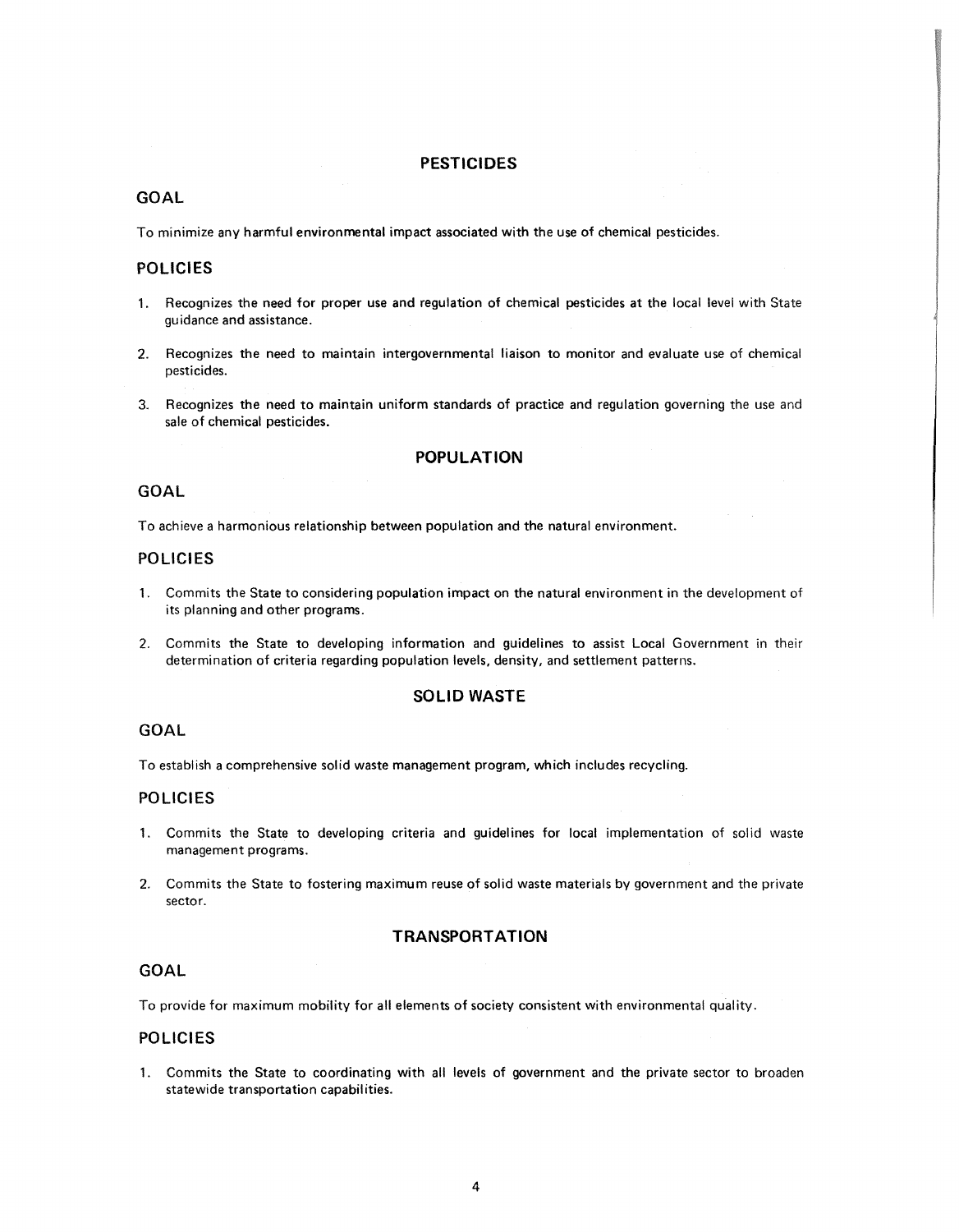- 2. Recognizes that all transportation systems need to be evaluated in terms of their impact upon the total environment, including changes in the use of land in the areas affected.
- 3. Encourages equitable financing for multimodal transportation.

#### **WATER**

#### **GOAL**

To assure the adequate supply and quality of water to meet present and future needs of our population.

#### **POLICIES**

1. Restates the policies of Porter·Cologne Act.

- 2. Recognizes that proposed waste water treatment facilities should be evaluated for their impact upon the total environment, including changes in the use of land in the areas affected.
- 3. Commits the State to a comprehensive water supply and management program which considers the utilization of all sources of water, including desalting and reuse and recognizes recreational and aesthetic considerations.
- 4. Commits the State to consider all factors associated with both the sources and the contemplated uses of the water in setting priorities.

#### **ENVIRONMENTAL RESOURCES**

The Environmental Resources Section of the Report identifies a number of areas defined as being of statewide significance or critical concern for eight specific categories or environmental resources:

Scientific, Scenic and Educational Resources

Wildlife Habitats

Forest and Agriculture

Open Space Surrounding Metropolitan Areas

Beaches, Lakes and Riverbank Access

Connecting Links for Recreation

Historic, Archaeological and Cultural Resources

Lands of Hazardous Concern

The goals and policies found in this section relate directly to the Environmental Resources Planning Section by identifying *potentia/* areas of statewide significance and critical concern.

#### **GOAL**

To identify and protect significant and unique environmental resources.

#### **POLICIES**

1. Commits the State to identifying potential environmental resources of statewide significance or critical concern.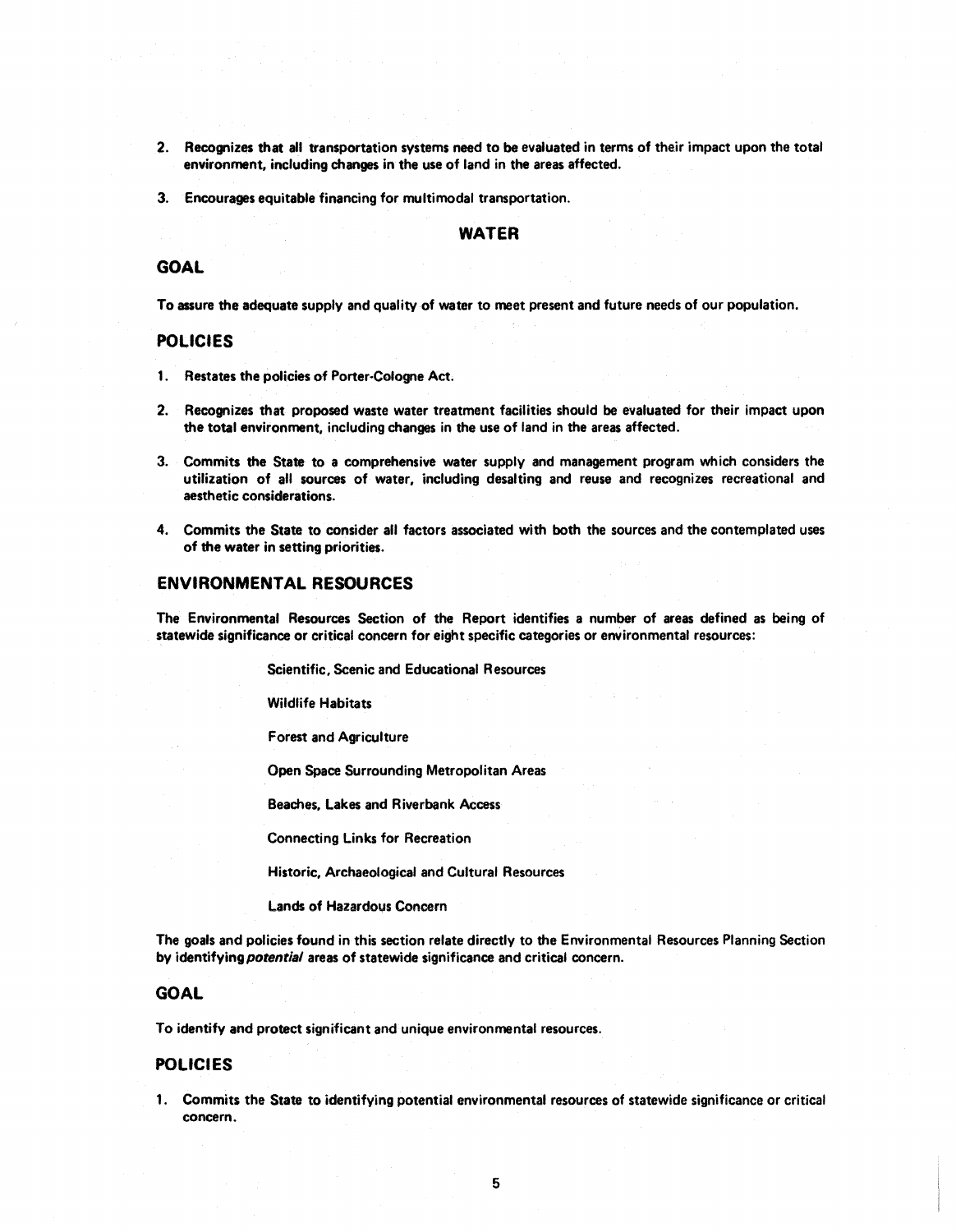- 2. Commits the State to evaluating its programs in terms of their effects upon environmental resources of statewide significance and critical concern, and to develop programs for the protection and enhancement of such resources.
- 3. Encourages Local Governments to take the lead in enhancing environmental resources of statewide significance within their jurisdictions.
- 4. Encourages any future State acquisition programs to consider areas of critical concern as high priority areas.

ø

#### **ENVIRONMENTAL RESOURCE PLANNING**

This section contains the major recommendations of the Report pertaining to land use and to a preventive action approach to environmental problems. The first recommendation involves the creation of a *Department of Environmental Protection* to act as a focal point for pollution abatement activities and programs of State government. This recommendation recognizes the interrelationships of air, water and solid waste with land use planning. Present environmental protection programs have been directed primarily towards applying the best available technology to existing sources of pollution, and although we anticipate that these programs will attain the environmental quality standards established for the more significant pollutants, future economic and population growth may result in the obsolesence of programs which were once successful.

The second recommendation is the establishment of an *Environmental Resources Protection Plan,* a realistic approach to protecting the significant land and water resources of our State. The placing of this plan within the Department of Environmental Protection for coordination and administration purposes will greatly facilitate the ability of the State to provide valuable information and technical assistance to all levels of government in California.

The third recommendation creates an *Environmental Protection Control Board* with responsibility to set pollution standards and oversee the implementation and enforcement of these standards. The Environmental Protection Control Board, with the assistance of the Department of Environmental Protection, will adopt areas of statewide significance and critical concern and adopt development guidelines for the use of such areas as part of the Environmental Resource Protection Plan.

The development guidelines adopted by the Board would be advisory to local jurisdictions in the areas of statewide significance, but would be mandatory for areas of critical concern. This plan was developed to provide minimum interference with the normal functions of Local Government, while providing the State Government with an overview of land use changes, settlement patterns and the opportunity to exercise its role in protection or preservation of areas deemed to be of *critical concern* to the State.

#### **ENVIRONMENTAL RESOURCE PROTECTION PLAN**

The Protection Plan included in the Report has beendesigned to meet the following objectives:

- 1. allows local government maximum opportunity for the participation in identifying and protecting environmental resources;
- 2. provides the State both with an opportunity to be advisory to Local Government and to set mandatory guidelines as the situation requires;
- 3. allows maximum flexibility for the State in selecting the specific form of governmental powers necessary to protect individually endangered critical resources;
- 4. allows maximum opportunity and flexibility for the private sector to propose creative approaches to land use and development; and
- 5. is applicable to a wide range of statewide resources.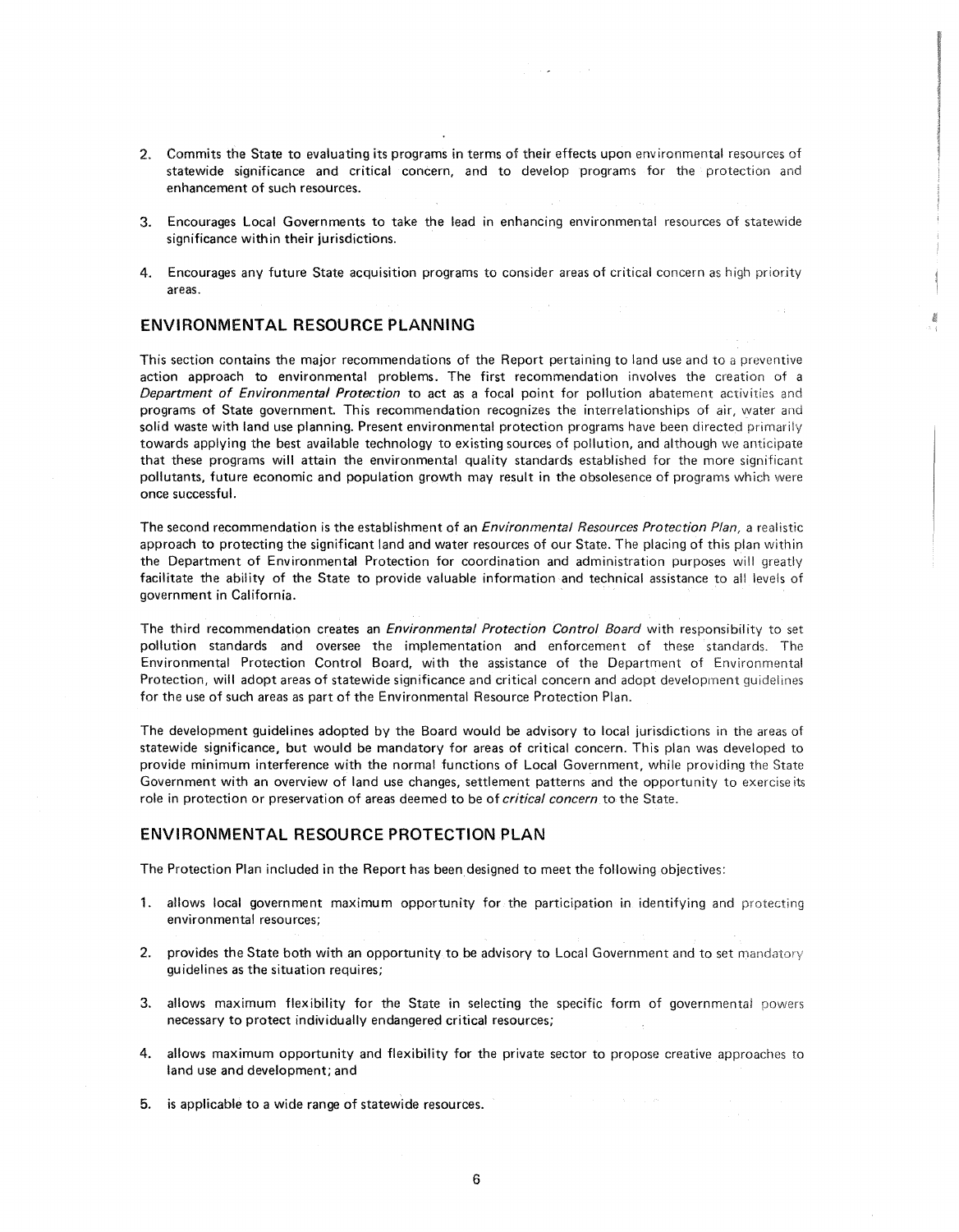#### **THE PLAN**

#### 1. IDENTIFICATION AND ADOPTION OF SIGNIFICANT ENVIRONMENTAL RESOURCES. ENVIRONMENTAL RESOURCE AREAS AND DEVELOPMENT GUIDELINES

- a. Upon the adoption by the Governor of the Environmental Resource Policies contained in this Report, the Department of Environmental Protection (DEP) shall be designated with the lead responsibility to immediately begin the preparation of precise maps describing in detail the geographic areas (called Environmental Resource Areas) necessary to protect the Environmental Resources identified in this Report as being of potential statewide SIGNIFICANCE or CRITICAL CONCERN.
- b. The Department of Environmental Protection shall concurrently with Item a above, and on a continuing basis, solicit from other departments of State Government with special expertise or jurisdiction, criteria for and mapping of additional Environmental Resources and their respective Environmental Resource Areas which could be of statewide SIGNIFICANCE or CRITICAL CONCERN.
- c. The Department of Environmental Protection shall also encourage and serve as the depository for requests from private citizens and Local Governments who wish to petition the addition or deletion of Environmental Resources or Environmental Resource Areas which they feel are of statewide SIGNIFICANCE or CRITICAL CONCERN.
- d. The Department of Environmental Protection shall also be designated with the lead responsibility for the preparation of Development Guidelines for each Environmental Resource which has been identified as potentially of statewide SIGNIFICANCE or CRITICAL CONCERN, as the result of Items a-c above. The Development Guidelines shall contain a list of incompatible uses and development practices which could destroy or significantly damage the quality which makes an area SIGNIFICANT or of CRITICAL CONCERN.
- e. The Department of Environmental Protection shall recommend within one year from the adoption of this Report, Environmental Resources and Environmental Resource Areas worthy of consideration as being of statewide SIGNIFICANCE or CRITICAL CONCERN. These recommendations shall be accompanied by Development Guidelines for each Environmental Resource identified. The Department of Environmental Protection shall conduct public hearings as necessary to adequately inform and receive comments from the citizens of the State before making recommendations to the Environmental Protection Control Board.
- f. The Environmental Protection Control Board may adopt or delete specific Environmental Resources and Environmental Resource Areas recommended as being of statewide SIGNIFICANCE or CRITICAL CONCERN, including the applicable Development Guidelines, separately, one from the other.
- g. The Department of Environmental Protection shall distribute to all State departments and units of Local Government, maps and texts which adequately describe the Environmental Resources, Environmental Resource Areas and Development Guidelines as each is adopted.

#### 2. PROTECTION OF ENVIRONMENTAL RESOURCES OF STATEWIDE SIGNIFICANCE

The protection of Environmental Resources of statewide SIGNIFICANCE is principally a Local Government responsibility. The State will provide technical assistance through maps illustrating the extent of Environmental Resource Areas of statewide SIGNIFICANCE and Development Guidelines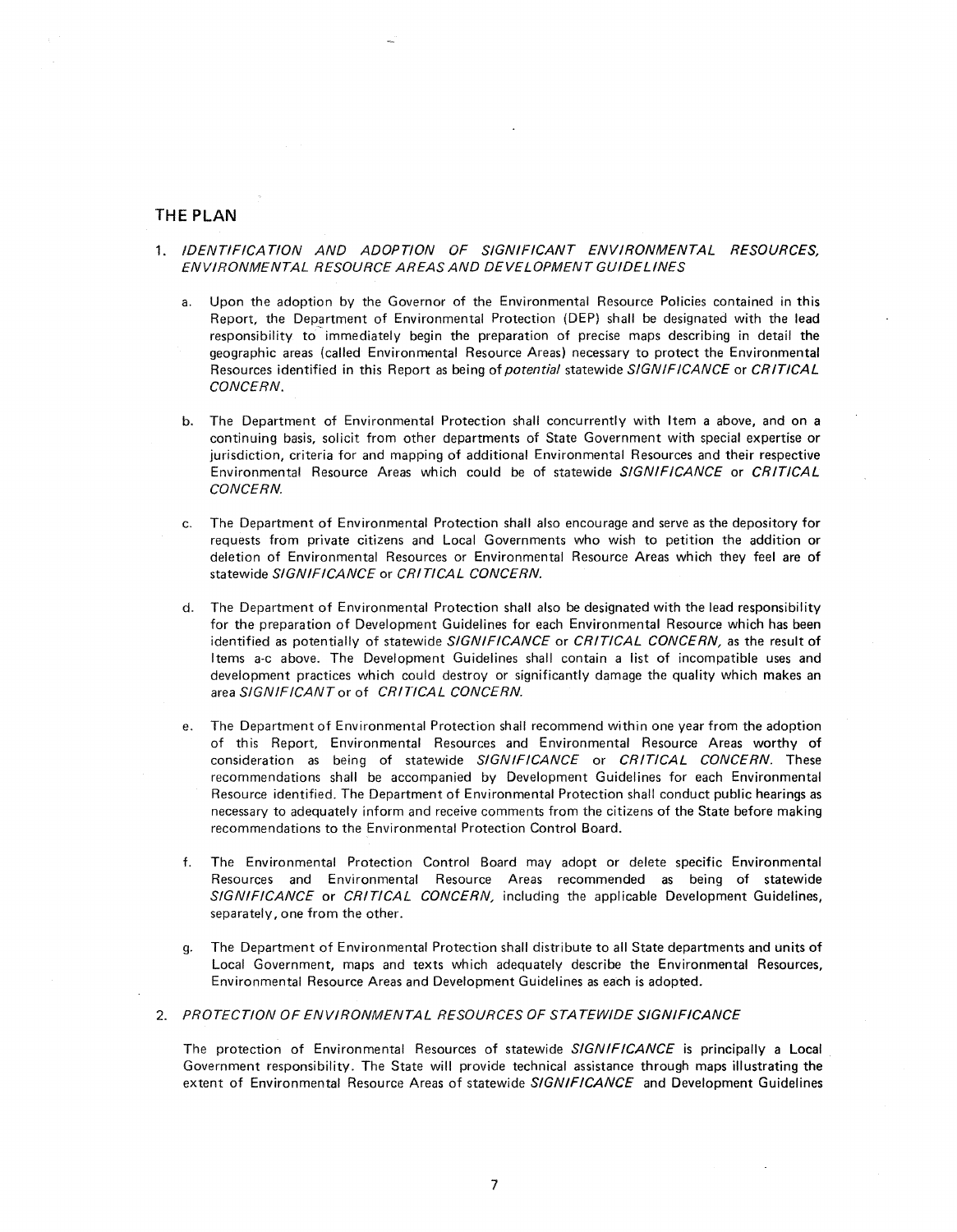indicating incompatible land uses and development practices. Local Government shall provide for the protection of these resources in the following manner:

- a. Local Government shall determine for each application for a permit, zoning change, Local Government project and so on, whether or not the proposal physically falls within a geographic area (called an Environmental Resource Area) of statewide SIGNIFICANCE. State Government activities shall be governed by Environmental Resource Policy No. 2 in this Report.
- b. Where the proposal does not fall within an Environmental Resource Area of statewide SIGNIFICANCE, Local Government may act on the proposal immediately.
- c. Where the proposal falls within an Environmental Resource Area of statewide SIGNIFICANCE, Local Government shall consider the Development Guidelines (see Item 1 d) prepared by State Government with regard to the specific Environmental Resource in question, before acting on the proposal. The State also encourages Local Government to undertake independent review and assessment of the proposal as it may affect the quality of the SIGNIFICANT resource.

#### 3. PROTECTION OF ENVIRONMENTAL RESOURCES OF STATEWIDE CRITICAL CONCERN

The protection of Environmental Resources of statewide CRITICAL CONCERN is the responsibility of Local Government and State Government. Local Government and State Government shall work together to protect the Environmental Resources of CRITICAL CONCERN in the following manner:

- Local Government shall determine, based on State maps, for each application for a permit, zoning change or Local Government project, whether or not the proposal physically falls within a geographic area (called an Environmental Resource Area) of statewide CRITICAL CONCERN. State Governmental activities shall be governed by Environmental Resource Policy No. 2 in this Report.
- b. Where the proposal does *not* fall within an Environmental Resource Area of CRITICAL CONCERN as identified on State maps, Local Government may act on the proposal immediately.
- c. Where the proposal falls within an Environmental Resource Area of CRITICAL CONCERN, Local Government shall consult the Development Guidelines (see Item 1 d) prepared by State Government and determine whether or not the proposal is identified in the Development Guidelines as an imcompatible land use or development practice.
- d. Where the proposal is *not* identified jointly by State and Local Government as an incompatible use or development practice in the Development Guidelines, Local Government is free to process the proposal. Local Government shall, however, submit a copy of any action to the State through the - State Clearinghouse for the record.
- Where the proposal *is* identified jointly by State and Local Government in the Development Guidelines as an incompatible land use or development practice, Local Government shall notify the State of the proposal through the State Clearinghouse, and postpone their decision on the proposal for 60 days. Local Government is encouraged to include in their notification to the State, Local Governmental policy positions or issues relevant to the proposal.
- f. State Government shall, within a 60-day period from notification, review the proposal and consider all possible courses of action including but not limited to the following:
	- 1) take no action;
	- 2) prepare a report to assist the unit of Local Government in reaching their decision;
	- 3) encourage zoning regulation by Local Government;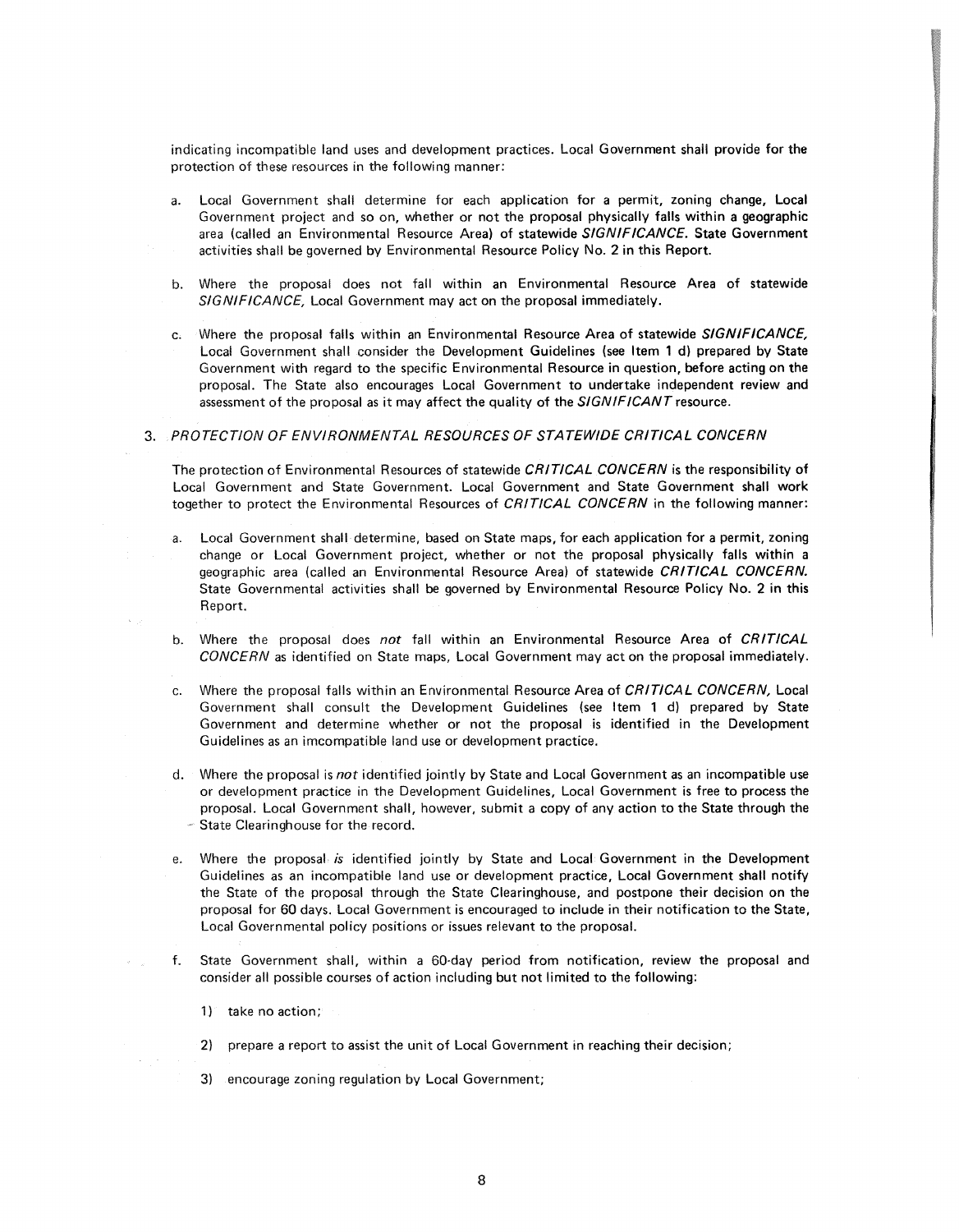- 4) initiate action to purchase the property in full fee, or at less than full fee for partial rights such as scenic or development rights; and
- 5) where State Government initiates such action, local Government shall be advised.
- g. Where no action is taken by the State, local Government may act on the proposal without further consultation with the State.
- h. Where a report is submitted by the State, local Government shall thoroughly study and consider the content of the report in acting on the proposal.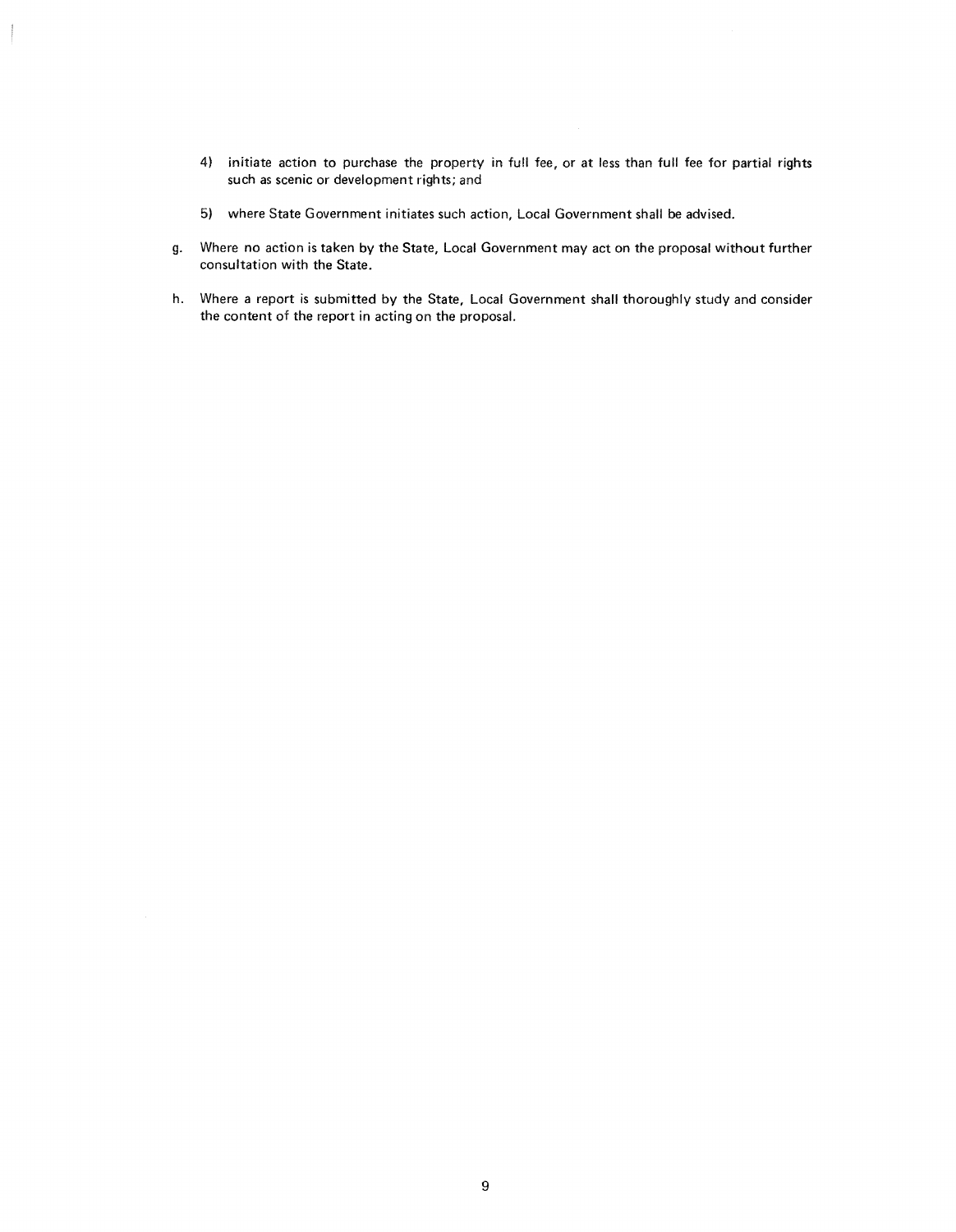$\omega_{\rm{eff}}$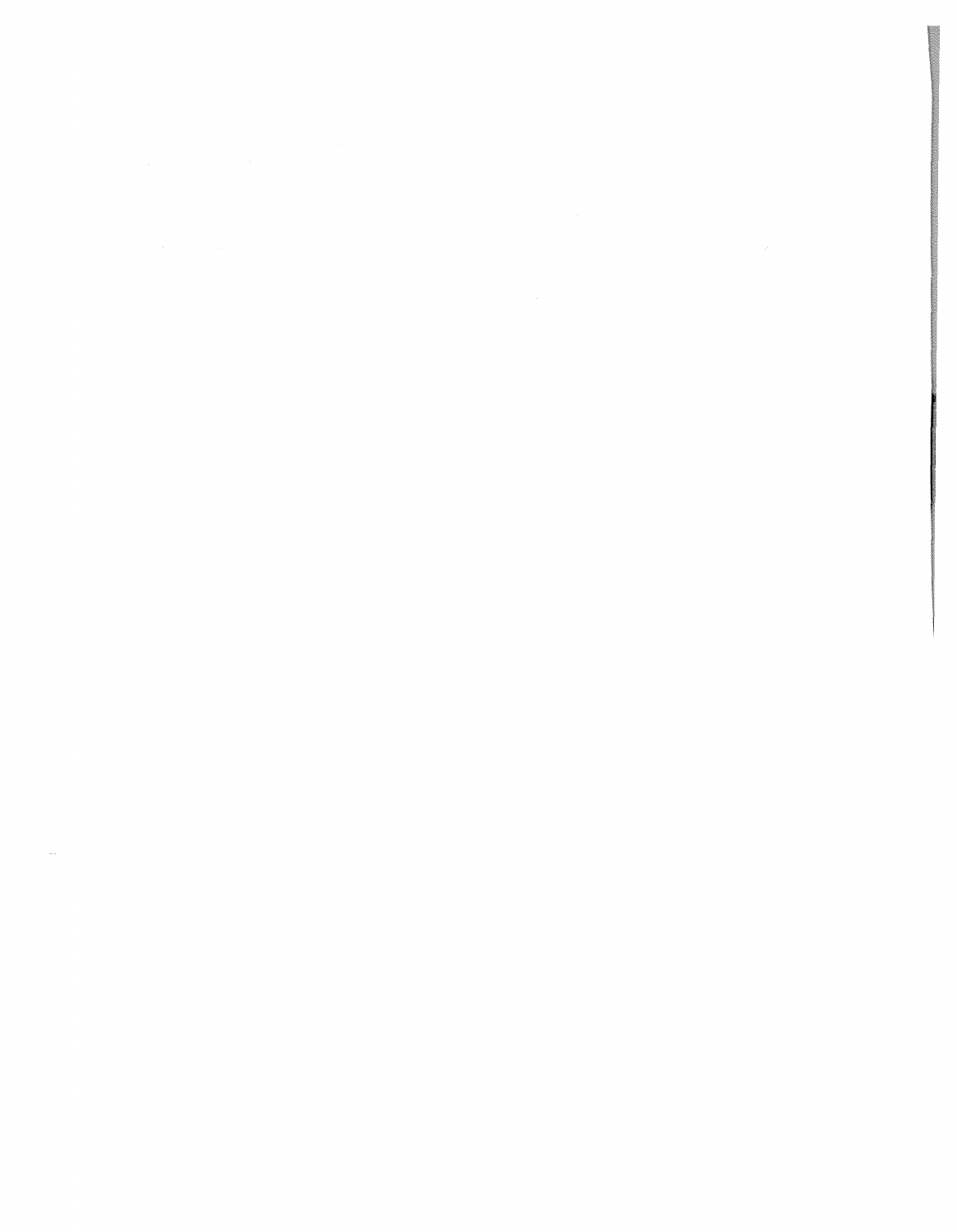#### MAP SECTION

The Map Section assembles up-to-date information never before brought together in one State document. It is a compilation of major functional areas that relate directly to the social, economic and environmental attributes and problems that make up the fabric of California. These maps provide an example of data that exists at the State level and they also indicate those types of areas which are of significance to all the people of the State.

The maps show functional relationships and areas where the State has played a major role for some time, e.g., highways and water conveyance systems, and also areas in which the State is taking a greater interest, e.g., air and water quality and prime agricultural land. Some maps depict information for the first time, e.g., Williamson Act Lands, and Wilderness Type Areas, and others are repeated here for emphasis in terms of the subject's impact on land use and urban development patterns, e.g., Major Transportation Elements, Major Surface Water Supply and Conveyance Facilities, and Earthquake Epicenters, Faults and Intensity Zones. This type of information should prove to be a framework and guide for more detailed analysis and planning on the regional and local level.

#### MAPS INCLUDED IN THE REPORT

- 1 COUNTIES
- 2 AIR POLLUTION IN URBAN AREAS 1970-71
- 3 AIR RESOURCES BOARD AIR BASINS AND MONITORING STATIONS
- 4 WATER QUALITY CONTROL REGIONS AND BASIN PLANNING AREAS
- 5 FLOOD HAZARD AREAS
- 6 ENDANGERED AND RARE FISH AND WILDLIFE
- 7 STATE WILDLIFE PROTECTED AREAS
- 8 WILDERNESS TYPE AREAS IN CALIFORNIA
- 9 WILLIAMSON ACT LANDS AND PRIME AGRICULTURAL LANDS FOR FRESNO COUNTY
- 10 INDEX MAP OF CALIFORNIA SHOWING DISTRIBUTION OF 32 OF THE PRINCIPAL MINERAL **COMMODITIES**
- 11 SELECTED DEMONSTRATION STUDY AREAS 1972
- 12 CURRENT LAND USE
- 13 LAND OWNERSHIP STATUS
- 14 FISH AND WILDLIFE: SELECTED CRITICAL HABITAT AND PROTECTED AREAS
- 15 WILLIAMSON ACT LANDS 1971
- 16 MAJOR SURFACE WATER SUPPLY AND CONVEYANCE FACILITIES 1970
- 17 MAJOR TRANSPORTATION ELEMENTS
- 18 SOIL ERODABILITY
- 19 EARTHQUAKE EPICENTERS, FAULTS AND INTENSITY ZONES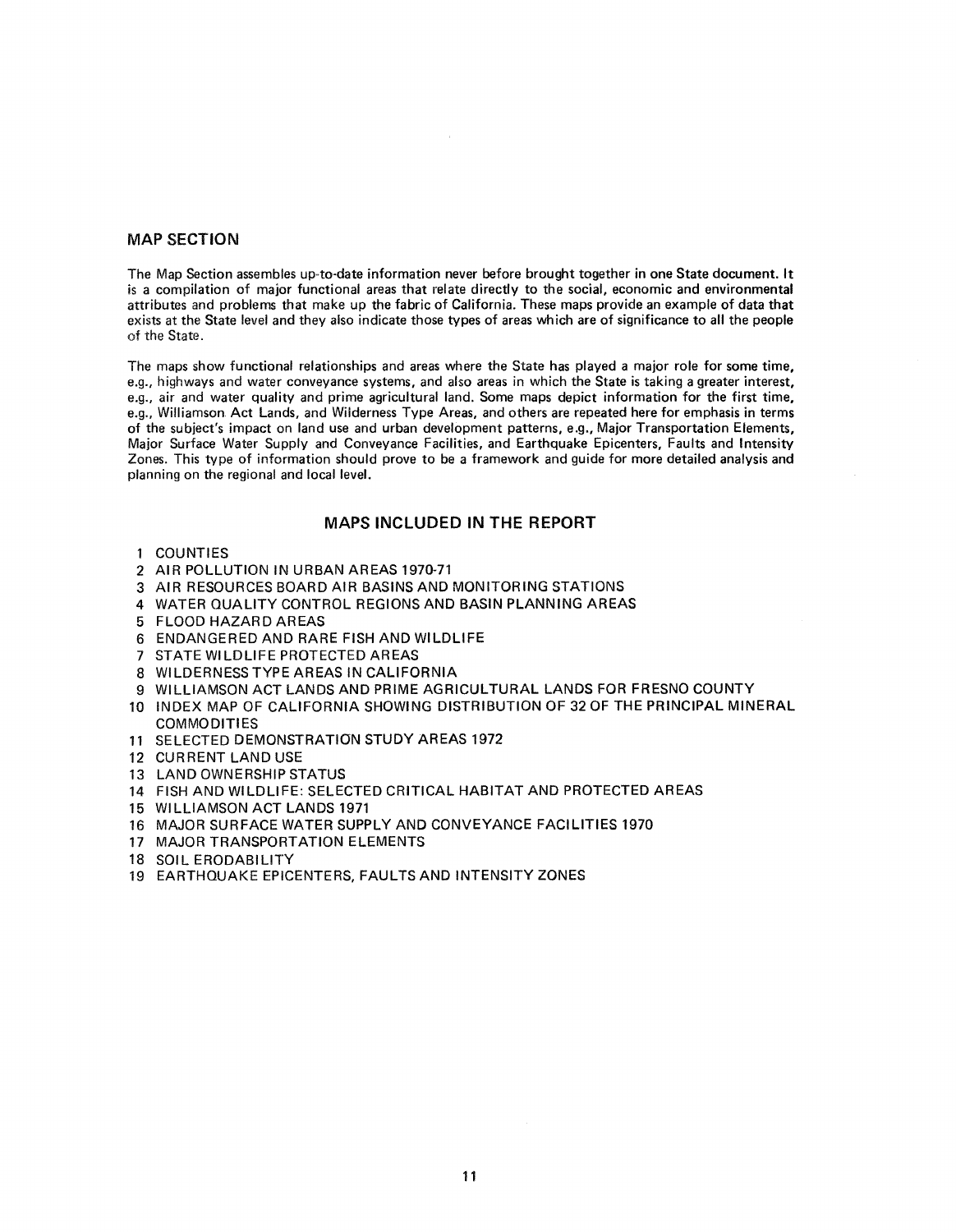$\label{eq:2.1} \frac{1}{\|x\|^{2}}\leq \frac{1}{\|x\|^{2}}\leq \frac{1}{\|x\|^{2}}\leq \frac{1}{\|x\|^{2}}\leq \frac{1}{\|x\|^{2}}\leq \frac{1}{\|x\|^{2}}\leq \frac{1}{\|x\|^{2}}\leq \frac{1}{\|x\|^{2}}\leq \frac{1}{\|x\|^{2}}\leq \frac{1}{\|x\|^{2}}\leq \frac{1}{\|x\|^{2}}\leq \frac{1}{\|x\|^{2}}\leq \frac{1}{\|x\|^{2}}\leq \frac{$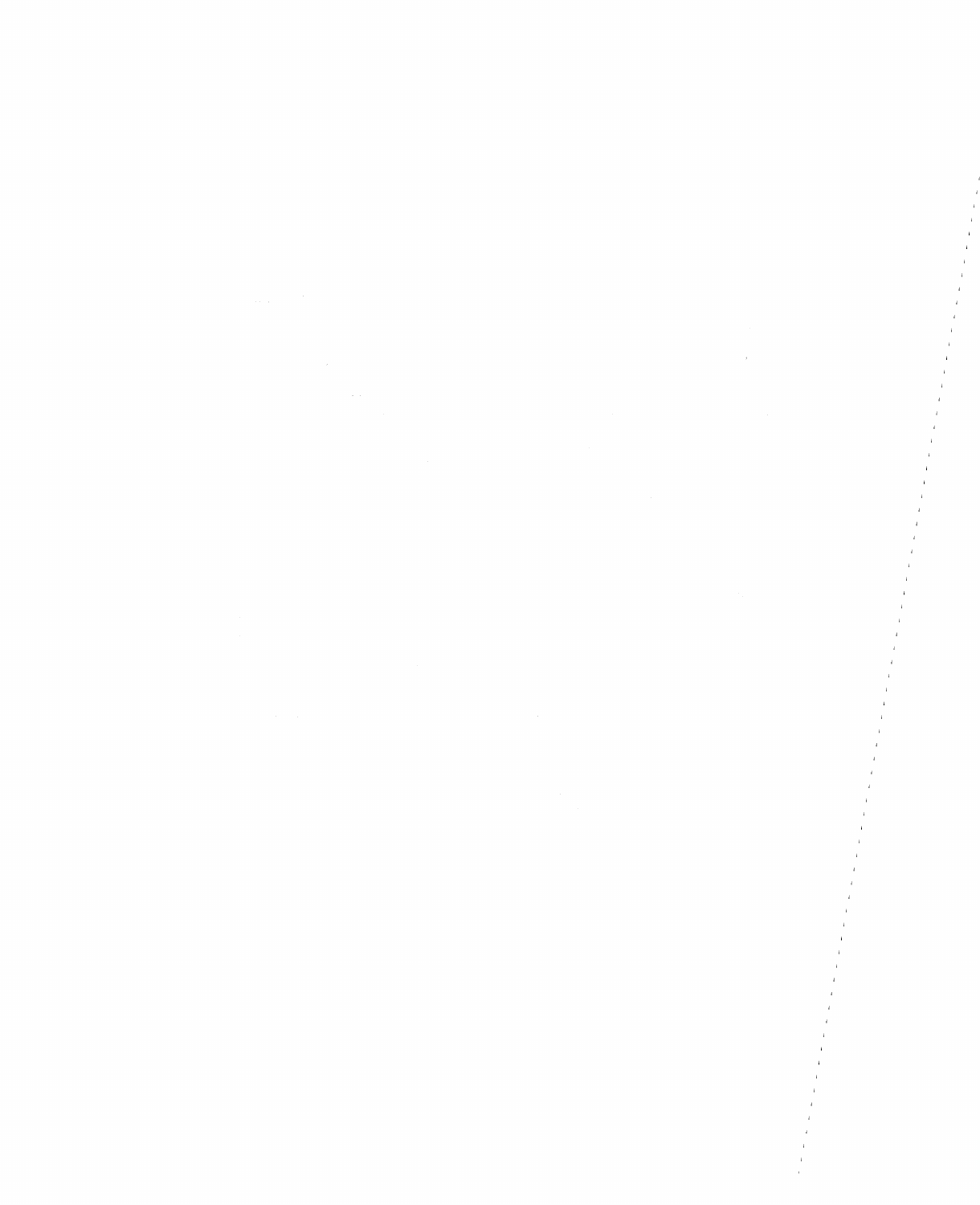Order form for the complete Environmental Goals and Policy Report

Documents Section State of California P.O. Box 20191 Sacramento, CA 95820

Please send me copies of the following report as midicated:  $\frac{1}{2}$  copies @ \$6.00 ea. plus \$.30 tax in  $\mathcal{C}$ alifornia.

#### State of California, **Environmental Goals and Policy**

by Office of Planning & Research, Governor's Office

| Direct to   |     |
|-------------|-----|
| Affiliation |     |
| Address     |     |
| City, State | Zip |

Checks or money orders should be made payable to the State of California.